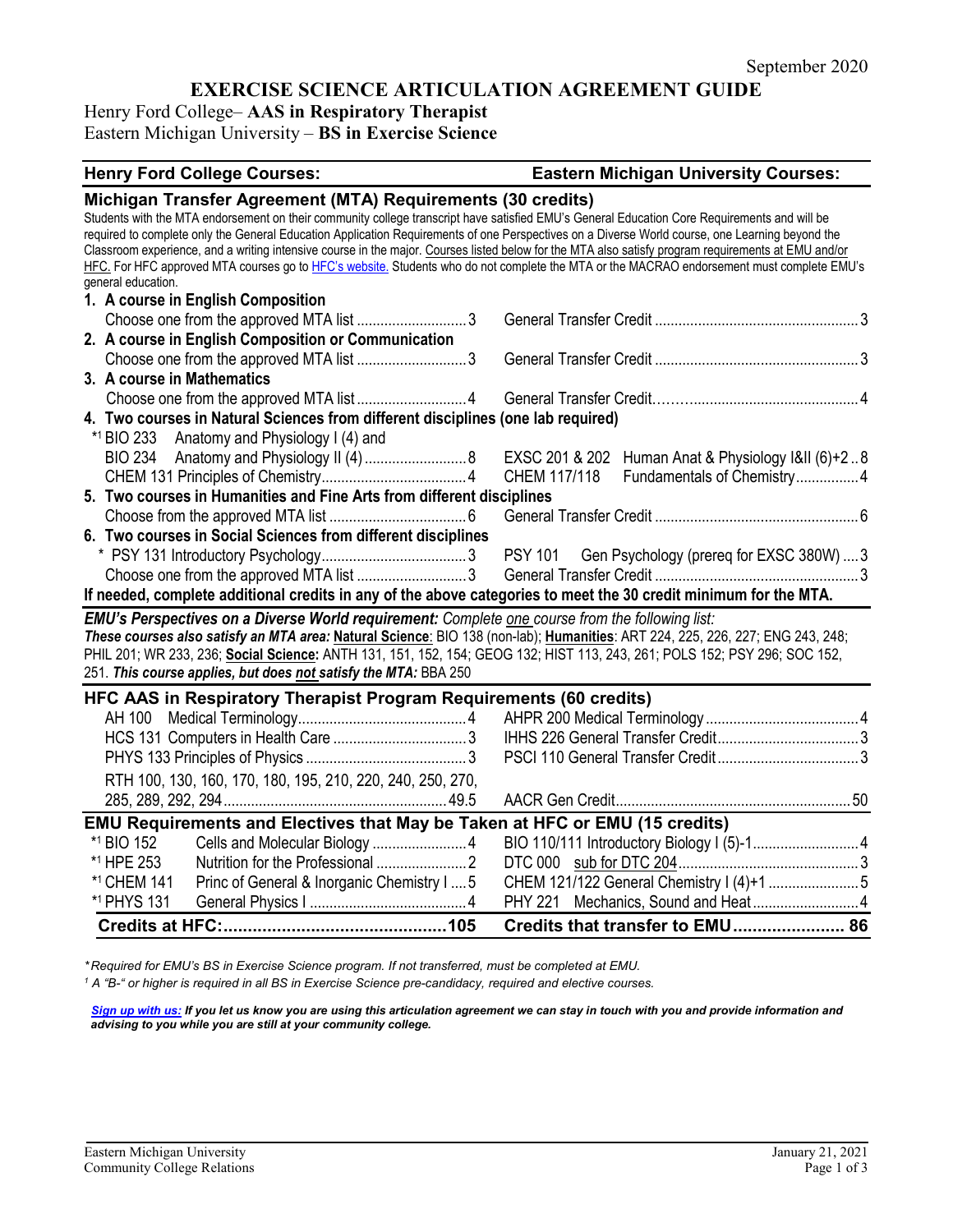# **EXERCISE SCIENCE ARTICULATION AGREEMENT GUIDE**

Henry Ford College– **AAS in Respiratory Therapist** Eastern Michigan University – **BS in Exercise Science**

# **Completion of the BS in Exercise Science at EMU**

**Major Requirements (38 credits)**

*A "C" or higher is required in all required and elective courses in the exercise science major.*

| <b>Required Courses</b><br>(32 credits) |                                         |
|-----------------------------------------|-----------------------------------------|
| <b>EXSC 205</b>                         | Quantitative Mthds in Exercise Science3 |
| <b>EXSC 300</b>                         |                                         |
| <b>EXSC 305</b>                         |                                         |
| 1EXSC 380W                              | Exercise and Sport Psychology3          |
| <b>EXSC 405</b>                         |                                         |
| <b>EXSC 410</b>                         |                                         |
| <b>EXSC 430</b>                         | Clinical Exercise Electrocardiography3  |
| 1EXSC 431W                              |                                         |
| <b>EXSC 432</b>                         | Exercise Programming and Prescription3  |
| <b>EXSC 433</b>                         | Princ of Sport Performance Training3    |

## **Elective Courses (6 credits)**

Choose 2 courses from the following;

- EXSC 408 Exercise Epidemiology (3)
- EXSC 412 Endurance Training and Performance (3)
- EXSC 415 Diabetes and Obesity (3)
- EXSC 418 Human Cadaver Laboratory (3)
- EXSC 419 Sports Supplements & Ergogenic Aide (3)
- EXSC 435 Echocardiography (3)

Students who successfully complete the Respiratory Therapy program at HFC prior to transferring to EMU will have EXSC 144, EXSC 330L4, and EXSC 480L4 waived.

## **LBC Requirement**

One Learning Beyond the Classroom (LBC) course or noncredit experience must be completed at EMU. Consult advisor for options.

*1 Fulfills EMU's Writing Intensive Requirement*

*Note: It is recommended you contact EMU as soon as you are considering transferring to receive advising. Please see the contact information for EMU on the third page.*

### **Sample Full time Sequence:**

*Courses may not be offered every semester. Consult advisor to plan a program of study.*

| <b>Fall Semester Start</b> |  | (13 credits) |
|----------------------------|--|--------------|
|                            |  |              |
|                            |  |              |
|                            |  |              |
|                            |  |              |

| Winter          |                                               | $(16 \text{ credits})$ |
|-----------------|-----------------------------------------------|------------------------|
| <b>EXSC 410</b> |                                               |                        |
| <b>EXSC 430</b> |                                               |                        |
|                 | EXSC 431W F, W; pre-req EXSC 300 & admitted 3 |                        |
|                 |                                               |                        |
|                 |                                               |                        |

## **Summer (9-12 credits)**

| . |                                                       |  |
|---|-------------------------------------------------------|--|
|   | EXSC 305 F, W, S; pre-req PHY 221 & EXSC 201 & 202  3 |  |
|   |                                                       |  |
|   |                                                       |  |
|   |                                                       |  |